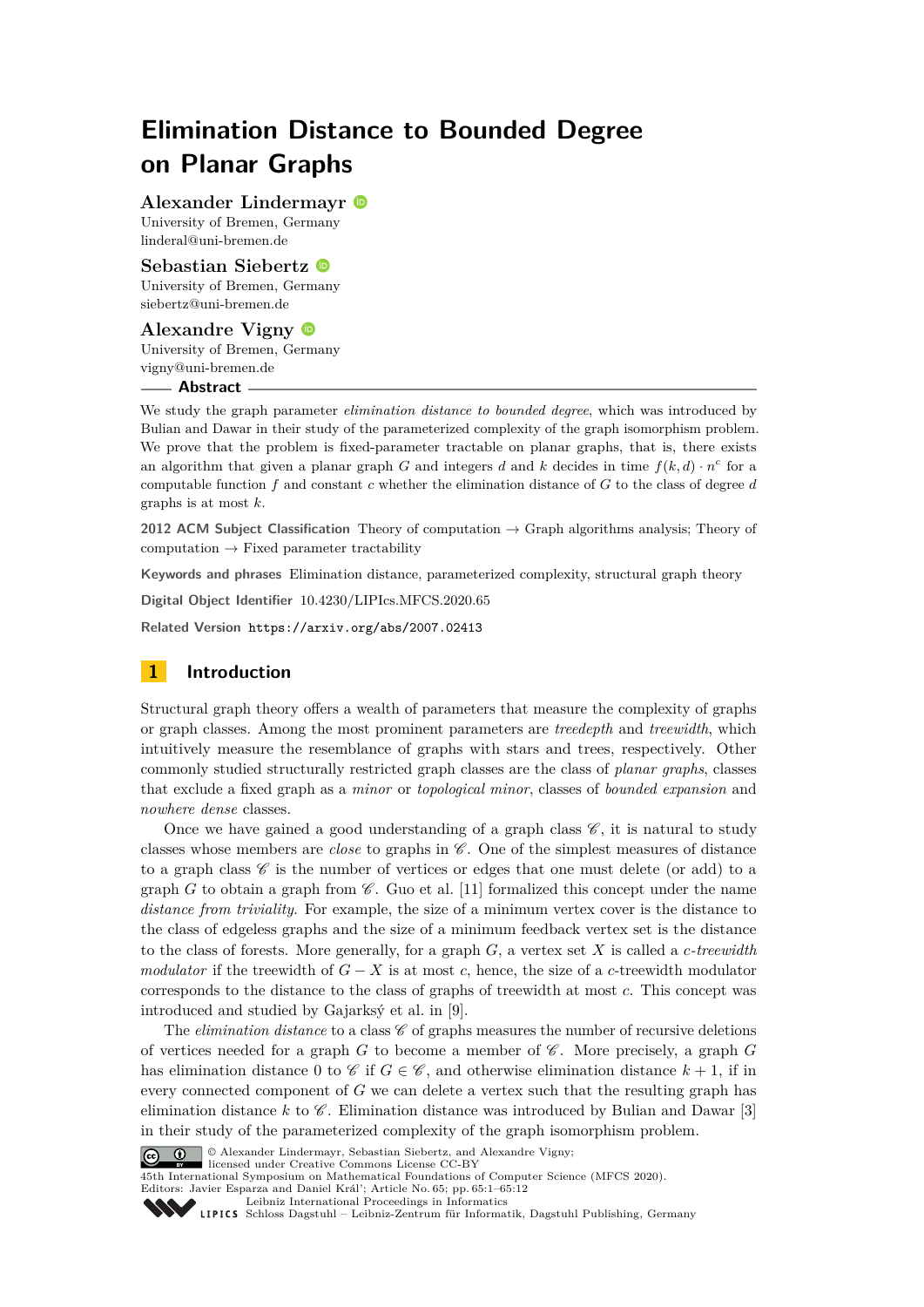#### **65:2 Elimination Distance to Bounded Degree on Planar Graphs**

Elimination distance naturally generalizes the concept of treedepth, which corresponds to the elimination distance to the class  $\mathcal{C}_0$  of edgeless graphs. The parameter also has very nice algorithmic applications. On the one hand, small elimination distance to a class  $\mathscr C$  on which efficient algorithms for certain problems are known to exist, may allow to lift the applicability of these algorithms to a larger class of graphs. For example, Bulian and Dawar [\[3\]](#page-11-2) showed that the graph isomorphism problem is fixed-parameter tractable when parameterized by the elimination distance to the class  $\mathcal{C}_d$  of graphs with maximum degree bounded by *d*, for any fixed integer *d*. Recently, Hols et al. [\[12\]](#page-11-4) proved the existence of polynomial kernels for the vertex cover problem parameterized by the size of a deletion set to graphs of bounded elimination distance to different classes of graphs.

On the other hand, it is an interesting algorithmic question by itself to determine the elimination distance of a given graph  $G$  to a class  $\mathscr C$  of graphs. It is well known (see e.g.  $[1, 14, 15]$  $[1, 14, 15]$  $[1, 14, 15]$  $[1, 14, 15]$  $[1, 14, 15]$ ) that computing treedepth, i.e. elimination distance to  $\mathscr{C}_0$ , is fixed-parameter tractable. More precisely, we can decide in time  $f(k) \cdot n$  whether an *n*-vertex graph *G* has treedepth at most *k*. Bulian and Dawar proved in [\[4\]](#page-11-8) that computing the elimination distance to any minor-closed class  $\mathscr C$  is fixed-parameter tractable when parameterized by the elimination distance. They also raised the question whether computing the elimination distance to the class  $\mathscr{C}_d$  of graphs with maximum degree at most *d* is fixed-parameter tractable when parameterized by the elimination distance and *d*. Note that this question is not answered by their result for minor-closed classes, since  $\mathscr{C}_d$  is not closed under taking minors.

For  $k, d \in \mathbb{N}$ , we denote by  $\mathscr{C}_{k,d}$  the class of all graphs that have elimination distance at most  $k$  to  $\mathscr{C}_d$ . It is easy to see that for every fixed  $k$  and  $d$  we can formulate the property that a graph is in  $\mathscr{C}_{k,d}$  by a sentence in monadic second-order logic (MSO). By the famous theorem of Courcelle [\[6\]](#page-11-9) we can test every MSO-property  $\varphi$  in time  $f(|\varphi|, t) \cdot n$  on every *n*-vertex graph of treewidth *t* for some computable function *f*. Hence, we can decide for every *n*-vertex graph *G* of treewidth *t* whether  $G \in \mathcal{C}_{k,d}$  in time  $f(k, d, t) \cdot n$  for some computable function *f*. However, for  $d \geq 3$  already the class  $\mathscr{C}_d$  has unbounded treewidth, and so the same holds for  $\mathscr{C}_{k,d}$  for all values of *k*. Thus, Courcelle's Theorem cannot be applied to derive fixed-parameter tractability of the problem in full generality.

On the other hand, it is easy to see that the graphs in  $\mathscr{C}_{k,d}$  exclude the complete graph  $K_{k+d+2}$  as a topological minor, and hence, for every fixed *k* and *d*, the class  $\mathscr{C}_{k,d}$  in particular has bounded expansion and is nowhere dense. We can efficiently test first-order (FO) properties on bounded expansion and nowhere dense classes [\[8,](#page-11-10) [10\]](#page-11-11), however, first-order logic is too weak to express the elimination distance problem. This follows from the fact that first-order logic is too weak to express even connectivity of a graph or to define connected components.

While we are unable to resolve the question of Bulian and Dawar in full generality, in this work we initiate the quest of determining the parameterized complexity of elimination distance to bounded degree graphs for restricted classes of inputs. We prove that for every *n*-vertex graph *G* that excludes  $K_5$  as a minor (in particular for every planar graph) we can test whether  $G \in \mathcal{C}_{k,d}$  in time  $f(k,d) \cdot n^c$  for a computable function  $f$  and constant  $c$ . Hence, the problem is fixed-parameter tractable with parameters *k* and *d* when restricted to *K*5-minor-free graphs.

<span id="page-1-0"></span> $\triangleright$  **Theorem 1.1** (Main result). *There is an algorithm that for a K<sub>5</sub>-minor-free input graph G with n vertices* and *integers k* and *d*, decides in time  $f(k,d) \cdot n^c$  *whether G belongs* to  $\mathcal{C}_{k,d}$ *, where f is a computable function and c is a constant.*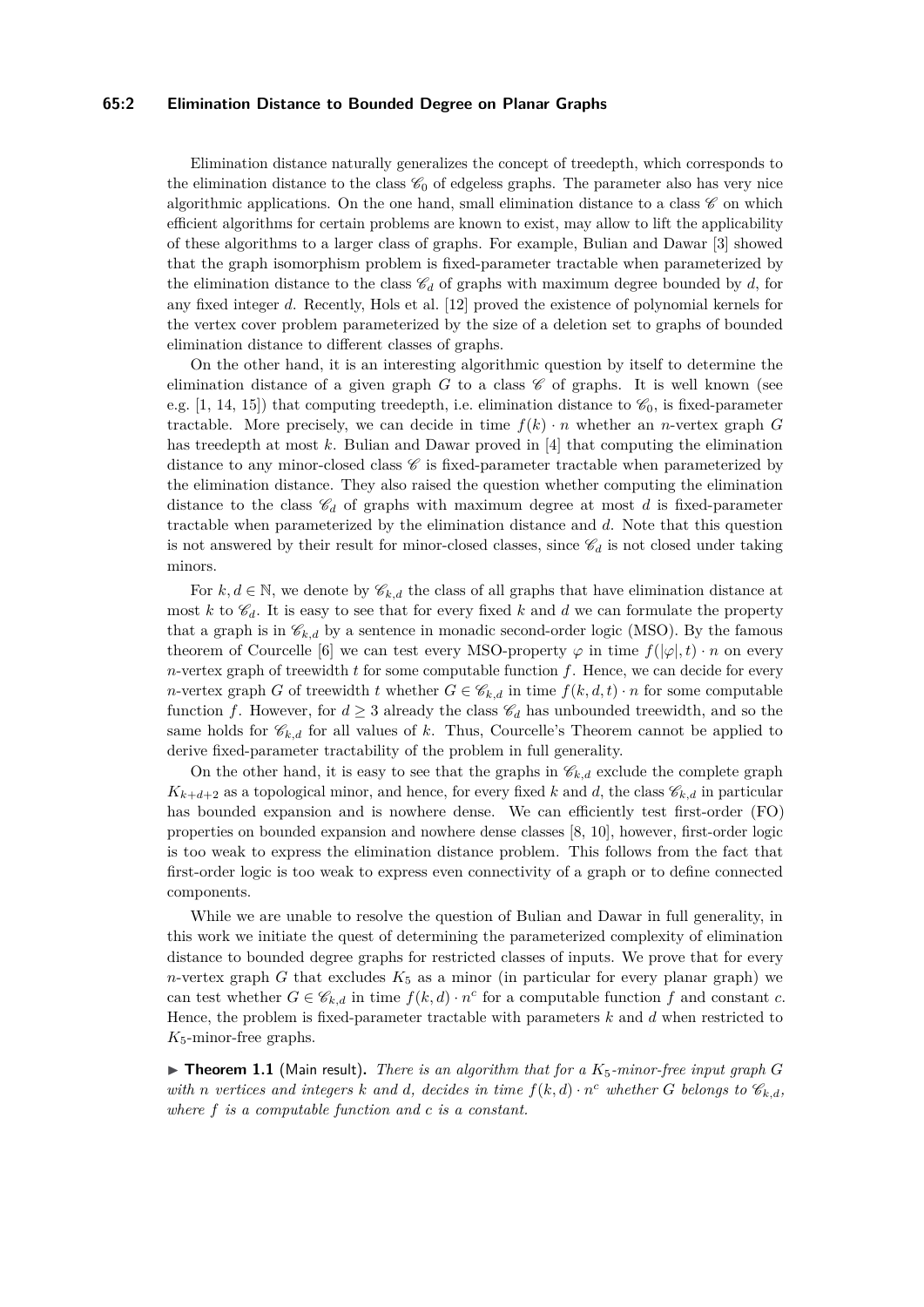Observe that the result is not implied by the result of Bulian and Dawar for minor-closed classes, as the  $K_5$ -minor-free subclass of  $\mathscr{C}_d$  is not minor-closed. It is natural to consider as a next step classes that exclude some fixed graph as a minor or as a topological minor, and finally to resolve the problem in full generality.

To solve the problem on  $K_5$ -minor-free graphs we combine multiple techniques from parameterized complexity theory and structural graph theory. First, we use the fact that the property of having elimination distance at most *k* for fixed *k* is MSO definable, and hence efficiently solvable by Courcelle's Theorem on graphs of bounded treewidth. If the input graph *G* has small treewidth, we can hence solve the instance by Courcelle's Theorem.

If *G* has large treewidth, we distinguish two cases. In the first case, there exist no vertices of degree greater than  $k + d$ . In this case, we use the fact that *G* has large treewidth to conclude that it contains a large grid minor [\[16\]](#page-11-12). This in turn enables us to find an irrelevant vertex, that is, a vertex whose deletion does not change containment in  $\mathcal{C}_{k,d}$ . By iteratively removing irrelevant vertices until this is no longer possible we arrive at an instance of small treewidth. The irrelevant vertex technique was introduced in [\[17\]](#page-11-13) and is by now a standard technique in parameterized algorithms, see [\[18\]](#page-11-14) for a survey.

In the second case, there exist vertices of degree larger than  $k + d$ . Denote by R the set of all these vertices. We show that by contracting all components of *G* − *R* we get a graph of bounded treedepth (and hence of bounded treewidth). We furthermore show that for each of the contracted components we can compute a *connectivity pattern* from a finite list of possible connectivity patterns that describes what happens if vertices from the component are (recursively) deleted. To compute the connectivity pattern, we again apply an irrelevant vertex argument inside the components. This part of the reasoning is technically quite involved. Once all connectivity patterns are computed, we can formulate containment in  $\mathscr{C}_{k,d}$ over a colored graph of bounded treedepth in MSO, which can again be efficiently evaluated by Courcelle's Theorem. After fixing our notation in Section [2,](#page-2-0) we provide the details of the proofs in Section [3](#page-4-0) and Section [4.](#page-7-0)

## <span id="page-2-0"></span>**2 Preliminaries**

A graph *G* consists of a set of vertices  $V(G)$  and a set of edges  $E(G)$ . We assume that graphs are finite, simple and undirected, and we write  $\{u, v\}$  for an edge between the vertices *u* and *v*. For a set of vertices  $S \subseteq V(G)$ , we denote the subgraph of *G* induced by the vertices  $V(G) \setminus S$  by  $G - S$ . If  $S = \{a\}$ , we write  $G - a$ .

A *partial order* on a set *V* is a binary relation ≤ on *V* that is reflexive, anti-symmetric and transitive. A set  $W \subseteq V$  is a *chain* if it is totally ordered by  $\leq$ . If  $\leq$  is a partial order on *V*, and for every element  $v \in V$  the set  $V_{\leq v} := \{u \in V \mid u \leq v\}$  is a chain, then  $\leq$  is a *tree order*. Note that the covering relation of a tree order is not necessarily a tree, but may be a forest. An *elimination order* on a graph *G* is a tree order  $\leq$  on  $V(G)$  such that for every edge  $\{u, v\} \in E(G)$  we have either  $u \leq v$  or  $v \leq u$ . The *depth* of a vertex v in an order  $\leq$  is the size of the set  $V_{< v} := \{u \in V \mid u < v\}$ . The *depth* of an order  $\leq$  is maximal depth among all vertices.

The *treedepth* of a graph *G* is defined recursively as follows.

$$
\operatorname{td}(G) = \begin{cases} 0 & \text{if $G$ is edges,} \\ 1 + \min\{\operatorname{td}(G - v) \mid v \in V(G)\} & \text{if $G$ is connected and not edgeless,} \\ \max\{\operatorname{td}(H) \mid H \text{ connected component of $G$}\} & \text{otherwise.} \end{cases}
$$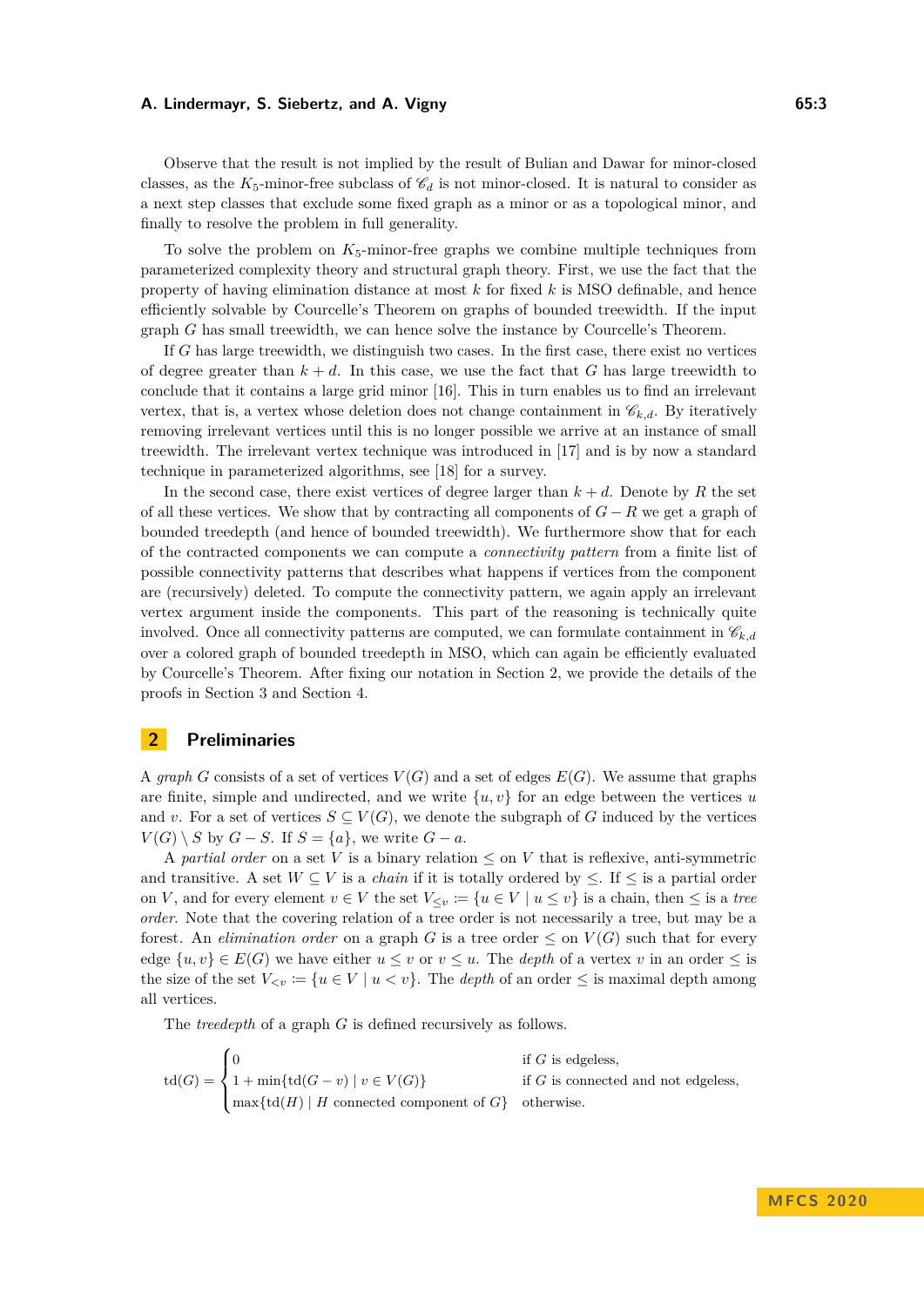#### **65:4 Elimination Distance to Bounded Degree on Planar Graphs**

A graph *G* has treedepth at most *k* if and only if there exists an elimination order on *G* of depth at most *k*. If the longest path in *G* has length *k*, then its treedepth is bounded by *k* and an elimination order of at most this depth can be found in linear time by a depth-first-search.

Elimination distance to a class  $\mathscr C$  naturally generalizes the concept of treedepth. Let  $\mathscr C$ be a class of graphs. The *elimination distance* of  $G$  to  $\mathscr C$  is defined recursively as

 $\mathrm{ed}_{\mathscr{C}}(G) =$  $\sqrt{ }$  $\int$  $\mathcal{L}$ 0 if  $G \in \mathscr{C}$ , 1 + min{ed<sub>*E*</sub>( $G - v$ ) |  $v \in V(G)$ } if  $G \notin \mathscr{C}$  and  $G$  is connected,  $\max\{\text{ed}_{\mathscr{C}}(H) \mid H \text{ connected component of } G\}$  otherwise.

We denote by  $\mathscr{C}_d$  the class of all graphs of maximum degree at most *d* and by  $\mathscr{C}_{k,d}$ the class of all graphs with elimination distance at most  $k$  to  $\mathscr{C}_d$ . Note for instance that  $\mathrm{td}(G) = k$  if and only if  $G \in \mathscr{C}_{k,0}$ . We write  $\mathrm{ed}_{d}(G)$  for  $\mathrm{ed}_{\mathscr{C}_d}(G)$ .

<span id="page-3-1"></span>**▶ Definition 2.1** (Definition 4.2 of [\[3\]](#page-11-2)). *A tree order*  $\leq$  *on G is an* elimination order to degree d for G if for every  $v \in V(G)$  the set  $S_v := \{u \in G \mid \{u, v\} \in E(G), u \not\leq v \text{ and } v \not\leq u\}$ *satisfies either:*

$$
S_v = \emptyset \text{ or }
$$

*v is* ≤*-maximal,*  $|S_v|$  ≤ *d, and for all*  $u \in S_v$ *, we have*  $\{w \mid w \lt u\} = \{w \mid w \lt v\}$ *.* 

A more general notion of elimination order to a class  $\mathscr C$  was given in the dissertation thesis of Bulian [\[2\]](#page-11-15), which is however not needed in this generality for our purpose.

▶ **Proposition 2.2** (Proposition 4.3 in [\[3\]](#page-11-2)). *A graph G satisfies*  $ed_d(G)$  ≤ *k if, and only if, there exists an elimination order to degree d of depth k for G.*

The following lemma is easily proved by induction on *k*.

<span id="page-3-0"></span>▶ **Lemma 2.3.** *For every graph G and elimination order*  $\leq$  *to degree d for G, we can compute in polynomial time an elimination order*  $\preceq$  *to degree d for G, with depth not larger than the depth of*  $\leq$ *, and with the additional property that for every*  $v \in V(G)$ *, if*  $C, C'$  *are distinct connected components of*  $G - V_{\preceq v}$  *(or of G), then the vertices of*  $C$  *and*  $C'$  *are incomparable with respect to*  $\preceq$ .

Let *G* be a graph. A graph *H* with vertex set  $\{v_1, \ldots, v_n\}$  is a *minor* of *G*, written *H*  $\le$  *G*, if there are connected and pairwise vertex disjoint subgraphs  $H_1, \ldots, H_n \subseteq G$ such that if  $\{v_i, v_j\} \in E(H)$ , then there are  $w_i \in V(H_i)$  and  $w_j \in V(H_j)$  such that  $\{w_i, w_j\} \in E(G)$ . We call the subgraph  $H_i$  the *branch set* of the vertex  $v_i$  in *G*. If *G* is a graph and  $\mathcal{H} = \{H_1, \ldots, H_n\}$  is a set of pairwise vertex disjoint subgraphs of *G*, then the graph *H* with vertex set  $\{v_1, \ldots, v_n\}$  and edges  $\{v_i, v_j\} \in E(H)$  if and only if there is an edge between a vertex of  $H_i$  and a vertex of  $H_j$  in  $G$ , the *minor induced by*  $H$ . If  $\bigcup_{1 \leq i \leq n} V(H_i) = V(G)$ , then we call H a *minor model of* H that *subsumes all vertices* of G.

We denote by  $K_t$  the complete graph on *t* vertices. We denote by  $G_{m,n}$  the grid with  $m$ rows and *n* columns, that is, the graph with vertex set  $\{v_{i,j} | 1 \le i \le m, 1 \le j \le n\}$  and edges  $\{v_{i,j}, v_{i',j'}\}$  for  $|i - i'| + |j - j'| = 1$ .

For our purpose we do not have to define the notion of treewidth formally. It is sufficient to note that if a graph *G* contains an  $n \times n$  grid as a minor, then *G* has treewidth at least *n* and vice versa, that large treewidth forces a large grid minor, as stated in the next theorem.

<span id="page-3-2"></span>▶ **Theorem 2.4** (Excluded Grid Theorem). *There exists a function q such that for every integer*  $n \geq 1$ *, every graph of treewidth at least*  $g(n)$  *contains the*  $n \times n$  *grid as a minor. Furthermore, such a grid minor can be computed in polynomial time.*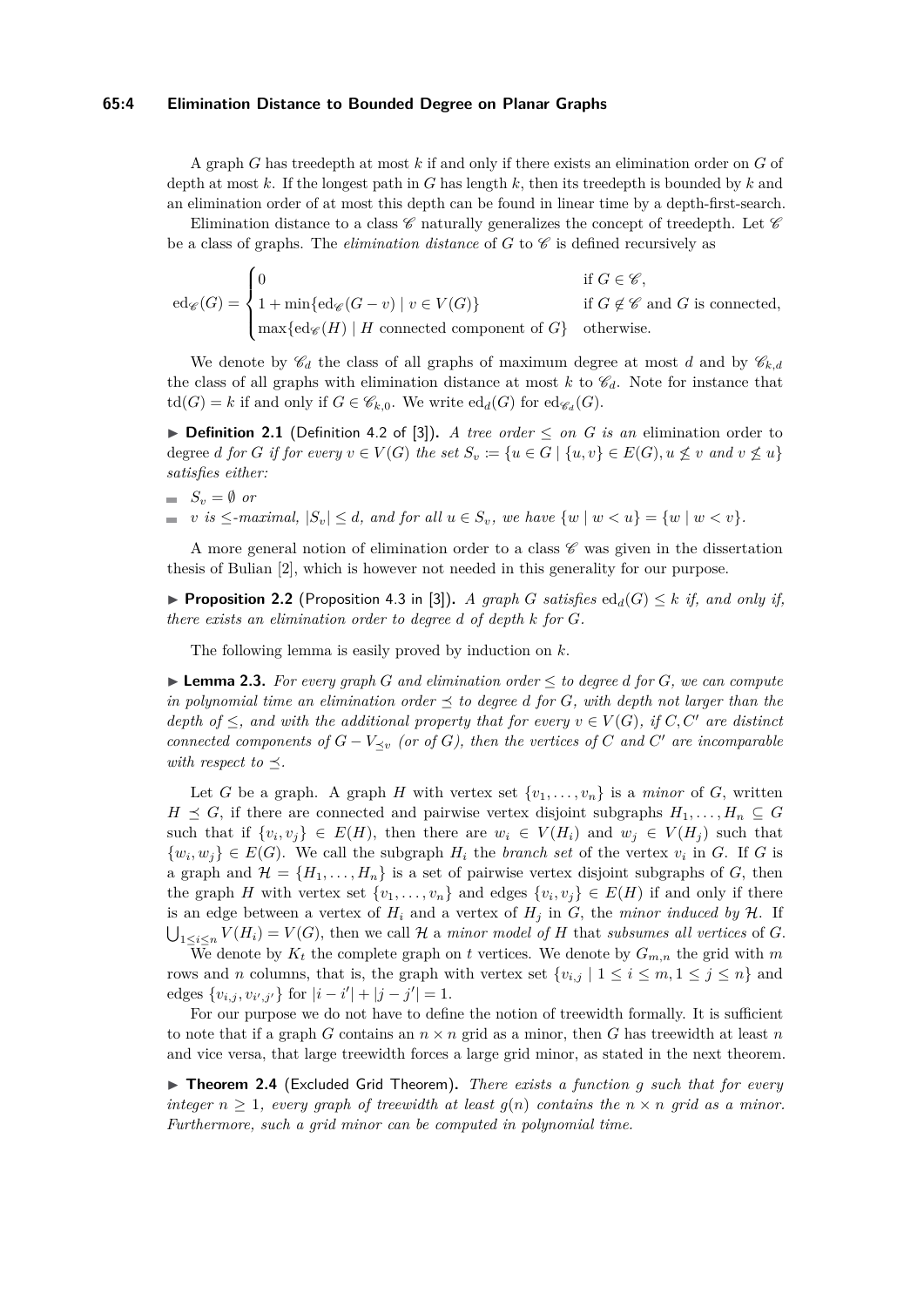The theorem was first proved by Robertson and Seymour in [\[16\]](#page-11-12). Improved bounds and corresponding efficient algorithms were subsequently obtained. We refer to the work of Chuzhoy and Tan [\[5\]](#page-11-16) for the currently best known bounds on the function *g* and further pointers to the literature concerning efficient algorithms.

The second black-box we use is Courcelle's Theorem, stating that we can test MSO properties efficiently on graphs of bounded treewidth. We use standard notation from logic and refer to the literature for all undefined notation, see e.g. [\[13\]](#page-11-17).

<span id="page-4-3"></span>▶ **Theorem 2.5** (Coucelle's Theorem [\[6\]](#page-11-9)). *There exists a function f such that for every MSO-sentence*  $\varphi$  *and every n-vertex graph G of treewidth t we can test whether*  $G \models \varphi$  *in time*  $f(|\varphi|, t) \cdot n$ *.* 

## <span id="page-4-0"></span>**3** *K***5-minor-free graphs of small degree**

In this section we show how to handle the case of  $K_5$ -minor free graphs of small degree. We prove the following theorem.

<span id="page-4-2"></span>▶ **Theorem 3.1.** *There exists a computable function f* and constant *c such that for all integers k* and *d* and every  $K_5$ -minor-free *n*-vertex graph *G* of maximum degree at most  $d + k$ , *we can test whether*  $G \in \mathscr{C}_{k,d}$  *in time*  $f(k,d) \cdot n^c$ .

**► Definition 3.2.** Let *G* be a  $K_5$ -minor-free graph and let  $k, d \in \mathbb{N}$ . Assume there exists a *minor model*  $\mathcal{G}_{m,m} = \{H_{i,j} \mid 1 \leq i,j \leq m\}$  (for  $m \geq 4k+5$ ) that subsumes all vertices of G *and that induces a supergraph of the grid*  $G_{m,m}$ *. We call the branch set*  $H_{i,j}$  (*k, d*)-safe *if*  $2k+3 \leq i,j \leq m-2k-3$  and if  $H_{i',j'}$  contains no vertex of degree at least  $d+1$  (in G) for  $|i - i'|, |j - j'| \leq 2k + 2.$ 

<span id="page-4-1"></span>▶ **Lemma 3.3.** *Let G be a*  $K_5$ -*minor-free graph and let*  $k, d \in \mathbb{N}$ *. Assume there exists a minor model*  $\mathcal{G}_{m,m} = \{H_{i,j} \mid 1 \leq i,j \leq m\}$  (for  $m \geq 4k+5$ ) that subsumes all vertices of G *and that induces a supergraph of the grid*  $G_{m,m}$ *. Assume*  $H_{i,j}$  *is*  $(k,d)$ *-safe. Let*  $a \in V(H_{i,j})$ *, let*  $B \subseteq V(G) \setminus \{a\}$  *with*  $|B| \leq k$  *and let*  $x, y \in V(G) \setminus (B \cup \{a\})$  *be of degree at least*  $d+1$ *. Then x* and *y* are connected in  $G - B$  if and only if *x* and *y* are connected in  $G - B - a$ .

**Proof.** Assume that *x* and *y* are connected in *G* − *B* and let *P* be a path witnessing this. Assume that this path contains the vertex *a*.

We define sets  $X_\ell$  for  $0 \leq \ell \leq k+1$  of branch sets as follows. Let  $X_0$  be the set consisting only of  $H_{i,j}$  and for  $\ell \ge 1$  let  $X_{\ell}$  be the set of all  $H_{i',j'}$  with  $2\ell - 1 \le |i - i'|, |j - j'| \le 2\ell$ that do not already belong to  $X_{\ell-1}$ . The sets  $X_{\ell}$  are the borders (of thickness 2) of the  $(4\ell + 1) \times (4\ell + 1)$ -subgrid around  $H_{i,j}$ . Observe that the vertices *x* and *y* do not belong to any of the  $X_{\ell}$ , as  $H_{i,j}$  is  $(k, d)$ -safe by assumption. For  $0 \leq \ell \leq k+1$  let  $Y_{\ell}$  be the subgraph of *G* induced by the vertices of  $X_\ell$ .

We claim that for  $1 \leq \ell \leq k+1$ , the sets  $Y_{\ell}$  are connected sets that separate *a* from *x* and analogously  $a$  from  $y$ . Clearly, the  $Y_\ell$  are connected. Now observe that there is no edge between a vertex of  $\bigcup_{0 \leq i \leq \ell-1} Y_i$  and a vertex of  $G - \bigcup_{0 \leq i \leq \ell} Y_i$ . The existence of such a connection would create a  $\overline{K}_5$  minor, see [\[7,](#page-11-18) Figure 7.10] or Figure [1.](#page-5-0) Hence, any path between *a* and *x* (or *y*) must pass through  $Y_{\ell}$ .

As  $|B| \leq k$ , there is one  $Y_\ell$  with  $1 \leq \ell \leq k+1$  that does not intersect *B*. Let *u* be the first vertex that *P* visits on  $Y_\ell$  on its way from *x* to *a* and let *v* be the last vertex that *P* visits on  $Y_\ell$  on its way from *a* to *y*. As  $Y_\ell$  is connected, we can reroute the subpath between *u* and *v* through  $Y_\ell$  and thereby construct a path between *x* and *y* in  $G - B - a$ .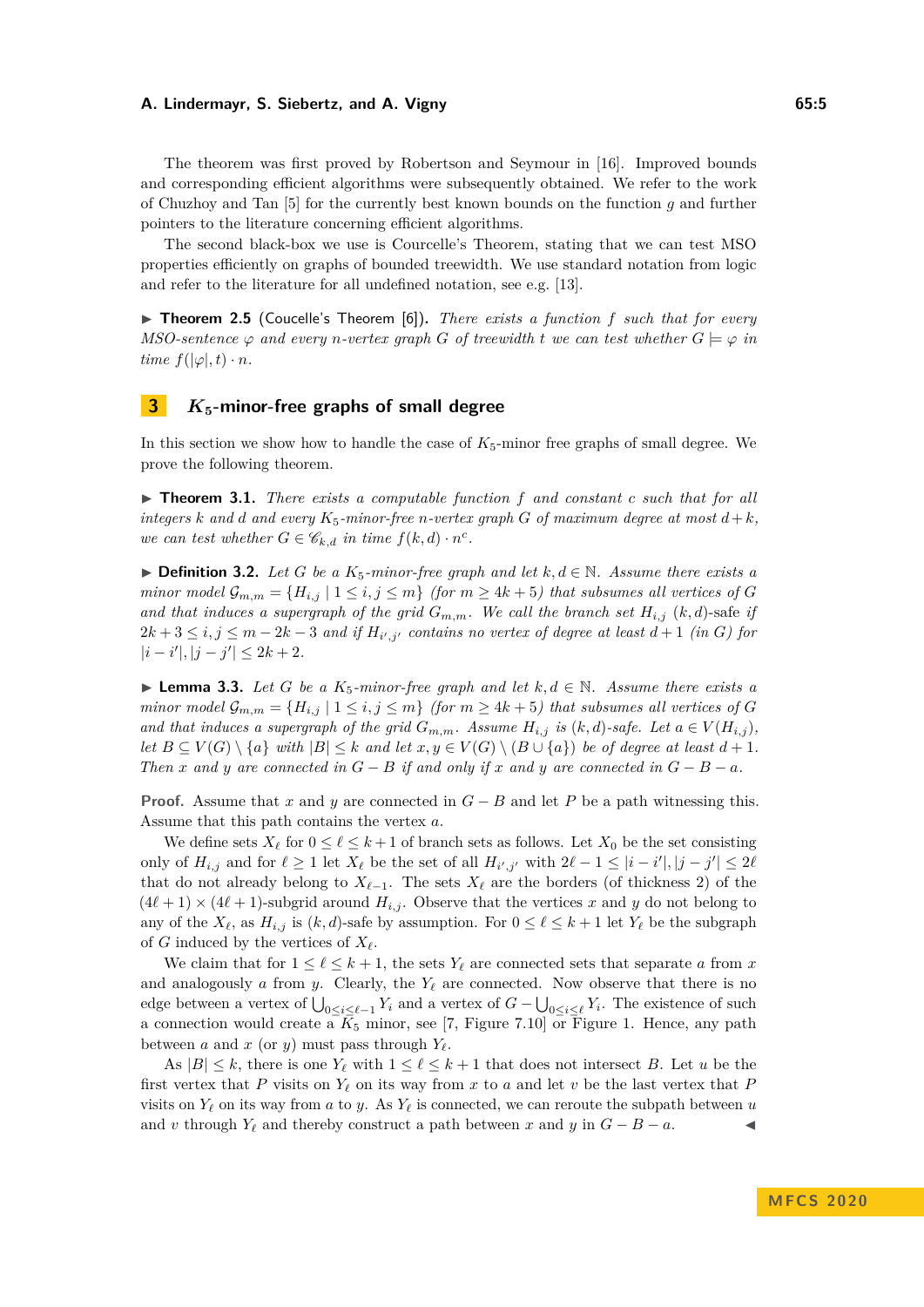#### <span id="page-5-0"></span>**65:6 Elimination Distance to Bounded Degree on Planar Graphs**



**Figure 1** Construction of a *K*<sup>5</sup> minor as soon as a branch set (here *H*1) connected to a branch set (here  $H_2$ ) that is at distance more than 2 in the grid [\[7,](#page-11-18) Figure 7.10]. The blue part marks the "outer part" of the border of thickness 2, the "inner part" decomposes into a green, yellow and gray part.

Note that in the proof it is important that all vertices belong to some branch set. Otherwise, we could have a vertex *x* in *G* that does not belong to any branch set while being adjacent to  $H_{i,j}$  and the whole argumentation would fail.

<span id="page-5-1"></span>▶ **Corollary 3.4.** *Let G be a*  $K_5$ -minor-free graph and let  $k, d \in \mathbb{N}$ . Assume there exists a *minor model*  $\mathcal{G}_{m,m} = \{H_{i,j} \mid 1 \leq i,j \leq m\}$  (for  $m \geq 4k+5$ ) that subsumes all vertices of G and that induces a supergraph of the grid  $G_{m,m}$ . Assume  $H_{i,j}$  is  $(k,d)$ -safe. Then every *vertex*  $a \in H_{i,j}$  *is* irrelevant, *i.e.*,  $G - a \in \mathscr{C}_{k,d}$  *if and only if*  $G \in \mathscr{C}_{k,d}$ *.* 

**Proof.** Let  $H := G - a$ . We have to prove that  $H \in \mathcal{C}_{k,d}$  implies  $G \in \mathcal{C}_{k,d}$ . Hence, assume  $H \in \mathscr{C}_{k,d}$ . Let  $\leq_H$  be an elimination order to degree *d* of height *k* for *H*. We also assume that  $\leq_H$  satisfies the property of Lemma [2.3,](#page-3-0) that is, for every  $v \in V(G)$ , if *C*, *C'* are distinct connected components of  $G - V_{\leq_H v}$ , then the vertices of *C* and *C*<sup>'</sup> are incomparable with respect to  $\leq_H$ . Let  $A_0$  be the connected component of *G* containing *a*. Note that  $A_0$  may break into multiple connected components in  $H = G - a$ .

For  $1 \leq i \leq k$ , we define inductively:

*m<sub>i</sub>* as the unique ≤*H*-minimal element of  $A_{i-1} \setminus \{a\}$  (if it exists) such that there exists a vertex *v* with  $m_i \leq_H v$  and of degree at least  $d+1$  in  $H[A_{i-1} \setminus \{a\}]$ . If there is no such element  $m_i$ , the process stops.

Let us prove that there is at most one candidate for  $m_i$ . Assume that there are incomparable  $m$  and  $m'$  satisfying these conditions. This means that there are vertices  $v$ and *v*' of degree at least  $d+1$  in  $A_{i-1} \setminus \{a\}$  (hence of degree at least  $d+1$  in *G*) with  $m \leq_H v$  and  $m' \leq_H v'$ . Note that we have  $m \nleq_H v'$  because  $\leq_H$  is a tree order. By Lemma [2.3,](#page-3-0) we have that *v*, *v'* are both in  $A_{i-1} \setminus \{a\}$ , i.e. in the connected component of *a* in  $G - \{m_1, \ldots, m_{i-1}\}$  (it follows also by induction that  $\{m_1, \ldots, m_{i-1}\} = V_{\leq_H m_{i-1}}$ , hence we may apply the lemma). Hence, *v* and *v*' are connected in  $G - \{m_1, \ldots, m_{i-1}\}.$ With Lemma [3.3,](#page-4-1) we also have that *v* and *v*' are connected in  $G - \{a, m_1, \ldots, m_{i-1}\}.$ We take a witness path from *v* to *v'*. Since  $m \leq_H v$  and  $m \nleq_H v'$ , this path must contain two adjacent vertices *w*, *w'* with  $m \leq_H w$  and  $m \nleq_H w'$ . This contradicts the fact that  $\leq_H$  is an elimination order satisfying the property of Lemma [2.3.](#page-3-0) Therefore, there is at most one possible such *m<sup>i</sup>* .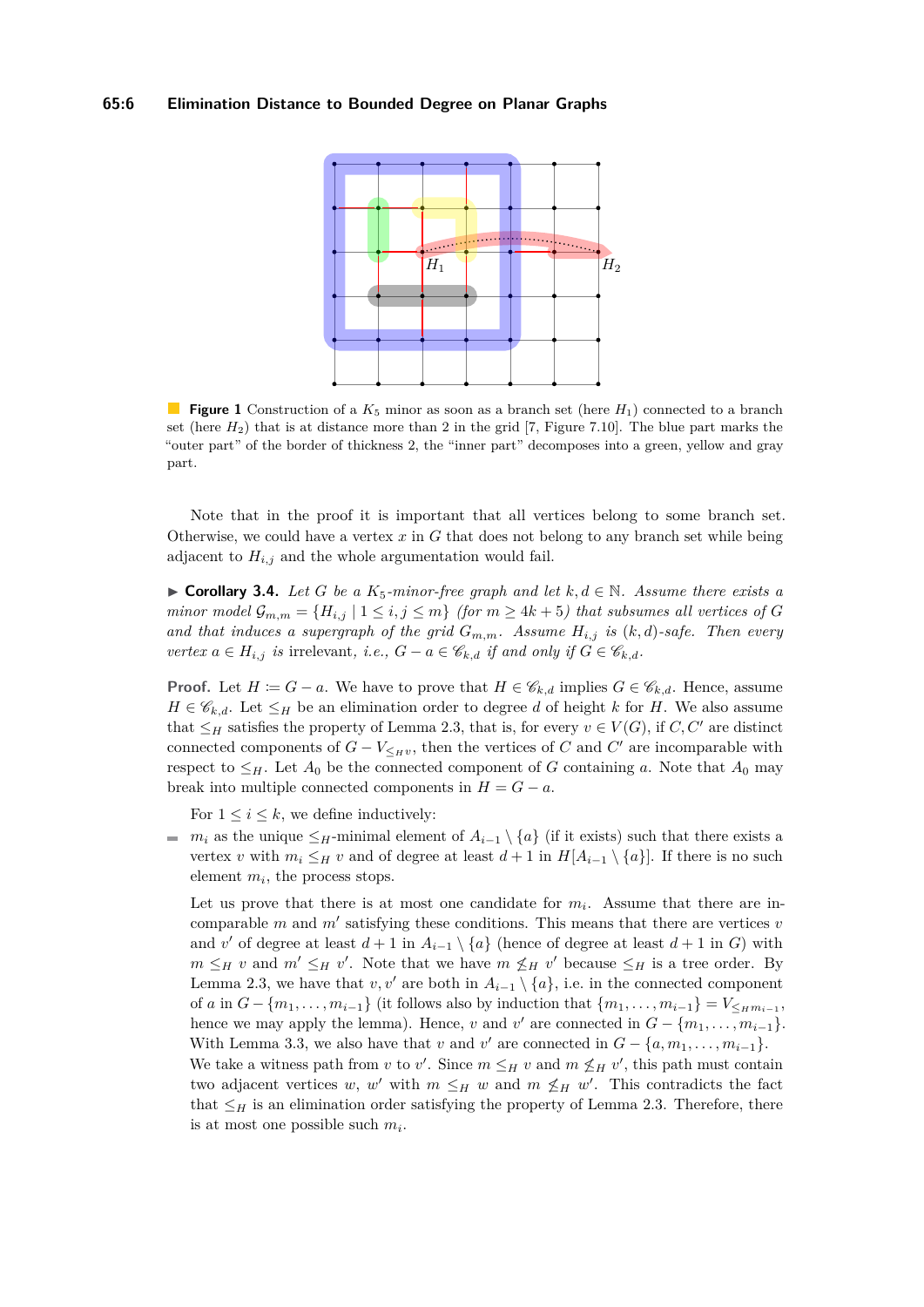We define

- $T_i := \{ v \in A_{i-1} : m_i \nleq_H v \}$ and
- *A*<sup>*i*</sup> as the connected component of *a* in  $G \{m_1, \ldots, m_i\}$ . Note that again,  $A_i \{a\}$  may be a union of connected components in  $H - \{m_1, \ldots, m_i\}.$

The processes stops after at most  $k$  rounds. When the process stops, we have defined  $m_i$ , *T*<sub>*i*</sub> and *A*<sub>*i*</sub> up to  $i = \omega$ , with  $\omega \leq k$  and every element in  $A_{\omega}$  has degree at most *d* in  $H[A_{\omega}]$ .

- We then define the new order  $\leq_G$  as follows: for all *x, y* other than *a* and that are not in any of the  $T_i$  nor in  $A_\omega$ , we have  $x \leq_G y$  if  $\blacksquare$ and only if  $x \leq_H y$ ,
- for all  $x$  in  $A_\omega \cup \bigcup$  $\bigcup_{i \leq \omega} T_i$ , we have  $m_i \leq_G x$  for all  $i \leq \omega$ , and  $\equiv$
- we set  $m_i \leq_G a$  for all  $i \leq \omega$ .

Note that all the elements in  $A_{\omega}$ , and the  $T_i$ 's, together with *a* are  $\leq_G$ -maximal.

We now prove that this new order is indeed an elimination order to degree *d* of depth *k* for *G*. We have that  $\leq_G$  is a tree order and that it has height at most *k*. Let us now take a vertex *b* and study  $S_b$ . Recall the definition of  $S_b$  from Definition [2.1.](#page-3-1) As we have two orders, we distinct  $S_b^G$  from  $S_b^H$ .

First, note that for  $b = m_i$ , we have  $S_{m_i}^G = S_{m_i}^H = \emptyset$ . So we don't have to check anything. Then consider the case where *b* is *a*, or a neighbor of *a* different than  $m_i$  for all  $i \leq \omega$ . Then, by definition of the  $(A_i)_{i\leq w}$ , we have that  $b \in A_\omega$ . We also have that there is no vertex in  $A_\omega$  of degree at least  $d+1$  in  $H[A_\omega]$ . Hence  $|S_b^G| \leq d$  and for any  $v \in S_b^G$ , we have  $\{w : w \leq_G v\} = \{w : w \leq_G b\} = (m_i)_{i \leq \omega}.$ 

We continue with the case where *b* is in one of the  $T_i$ . The uniqueness of  $m_i$  implies that *b* has degree at most *d* in  $H[A_i]$ . Hence  $|S_b^G| \le d$  and for any  $v \in S_b^G$ , *v* also belongs to *T<sub>i</sub>*, we then have that  $\{w : w <_G v\} = \{w : w <_G b\} = (m_i)_{i \lt w}$ .

Finally, we look at the case where *b* is not in  $A_\omega$ , is not  $m_i$  nor in  $T_i$  for any  $i \leq \omega$ . In this case, we have that *b* cannot have neighbors in  $A_\omega$  nor any of the  $T_i$  for  $i \leq \omega$ . To see this, assume that there is a  $v \in T_i$  neighbor to *b*. This implies that *b* is in  $A_{i-1}$ , as it is connected to *v*, the latter being in  $A_{i-1}$ , which is the connected component of *a* in  $G - \{m_1, \ldots, m_{i-1}\}.$ As  $b \notin T_i$ , we have  $m_i \leq_H b$  and  $m_i \nleq_H v$  which contradict that  $\leq_H$  is an elimination order. This contradiction also holds if *b* has a neighbor in  $A_\omega$  as this would imply that  $b \in A_\omega$ .

Therefore, in this final case,  $S_b^G = S_b^H$ . This also holds for any neighbor of *b*. Hence for any vertex *v* in  $S_b^G$  we have that  $\{w : w <_G b\} = \{w : w <_H b\} = \{w : w <_H v\} =$  $\{w : w <_{G} v\}.$ 

To conclude, we have that  $\leq_G$  is indeed an elimination order to degree *d* of height *k* for  $G$ . This ends the proof that  $a$  is irrelevant.

We can now prove the main theorem of this section.

**Proof of Theorem [3.1.](#page-4-2)** Let  $k, d$  be two integers and *G* be a connected  $K_5$ -minor free graph of maximum degree at most  $k + d$ . We set  $h(k, d) := (4k + 5)^2 \cdot (k + d)^{2(k + d)} + 4k + 5$ . Let g be the function from Theorem [2.4.](#page-3-2)

**Case 1.** There are more than  $(k+d)^{2(k+d)}$  vertices of degree at least  $d+1$ . We can conclude that  $G \notin \mathscr{C}_{k,d}$ . This is because the deletion of any vertex *v* can create at most  $k+d$ connected components, and in each of them there are at most  $k + d$  vertices whose degree can decrease by the deletion of *v*. Therefore by performing *k* elimination rounds, there will still be a vertex of degree at least  $d+1$ .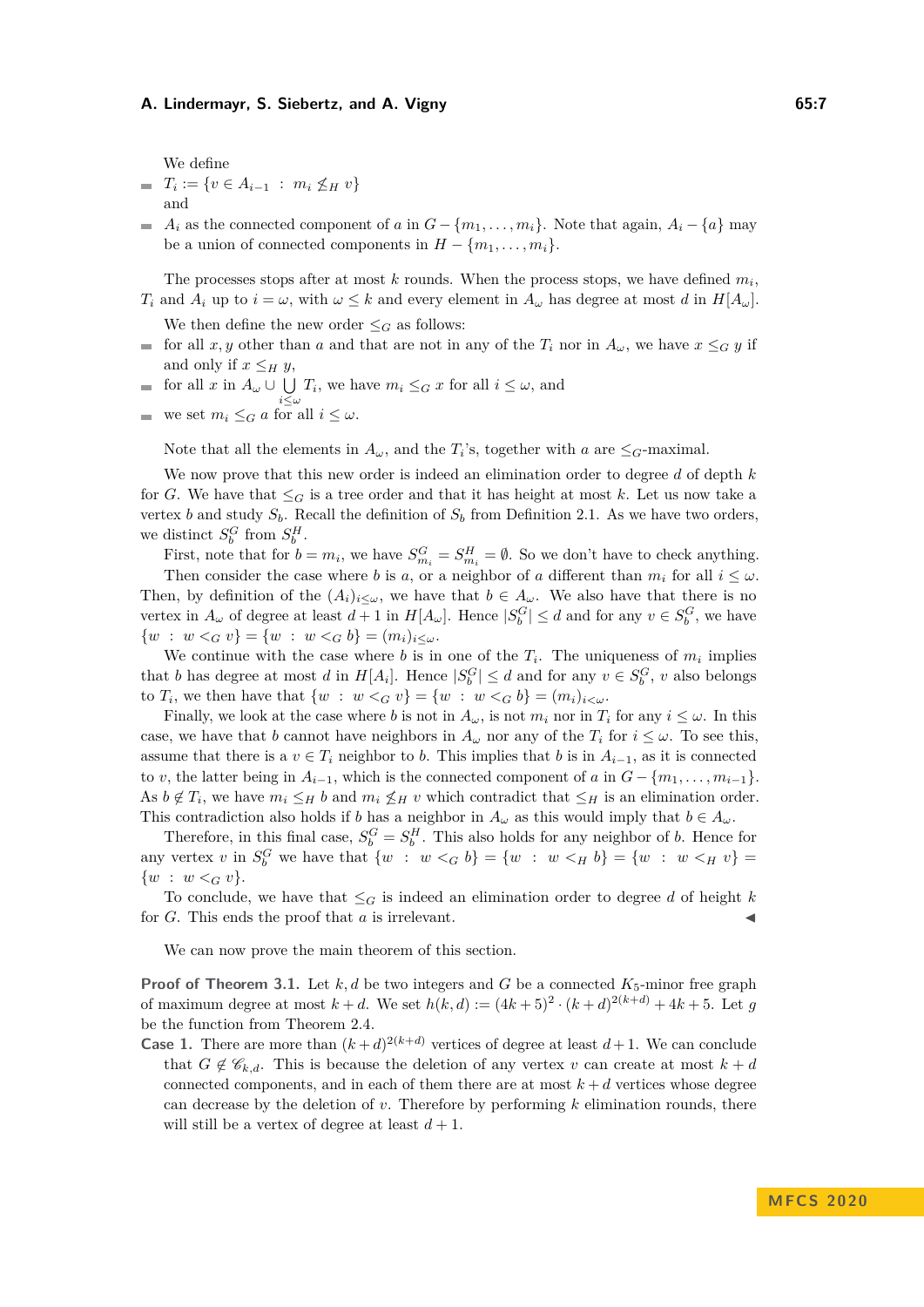#### **65:8 Elimination Distance to Bounded Degree on Planar Graphs**

- **Case 2.** The treewidth of *G* is bounded by  $g(h(k, d))$ . We use Courcelle's Theorem (Theo-rem [2.5\)](#page-4-3) to decide whether  $G \in \mathscr{C}_{k,d}$ .
- **Case 3.** We are neither in case C1) nor in case C2). Since we are not in C2), we can compute in polynomial time a grid minor of size  $h(k, d)$ . Furthermore we make sure that the set of branch sets subsumes all vertices. As we are not in C1), there are at most  $(k + d)^{2(k+d)}$ vertices of degree at least  $d+1$ , and therefore, at most  $(4k+5)^2 \cdot (k+d)^{2(k+d)}$  branch sets that are at distance at most  $2k + 3$  to a vertex of degree at least  $d + 1$ . As  $h(k, d)$  is large enough, there is a  $(k, d)$ -safe branch set which, by Corollary [3.4,](#page-5-1) implies the existence of an irrelevant vertex. We iteratively eliminate irrelevant vertices until we are in one of C1) or  $C2$ ).

We now do a quick complexity analysis of the algorithm. Case 1 can be solved in linear time. Case 2 requires time  $f'(k, g(h(k, d))) \cdot n$ , where f' is derived from the function of Theorem [2.5](#page-4-3) and the MSO formula defining membership in  $\mathcal{C}_{k,d}$ . The running time in Case 3 is governed by the cost to compute a grid minor and takes time polynomial in *n*. Therefore, the overall complexity is  $f(k, d) \cdot n^c$  for a computable function  $f$  and constant  $c$ .

## <span id="page-7-0"></span>**4 Computing elimination distance for** *K***5-minor free graphs**

This section is devoted to the proof of our main result: Theorem [1.1.](#page-1-0) We fix an instance  $(G, k)$ , where *G* is  $K_5$ -minor-free.

We call a vertex  $v \in V(G)$  with  $d(v) \leq d$  a *blue* vertex, a vertex  $v \in V(G)$  with  $d < d(v) \leq k + d$  a *white* vertex and a vertex  $v \in V(G)$  with  $d(v) > k + d$  a *red* vertex. We denote the set of red vertices by *R*, the set of white vertices by *W* and the set of blue vertices by *B*. All red vertices have to be deleted in the elimination process, if this is not possible, then  $(G, k)$  is a negative instance. For all white vertices we have a choice of whether we want to delete the vertex itself or some of its neighbors. Blue vertices already satisfy the degree condition and will be only deleted if their deletion creates useful components.

<span id="page-7-2"></span>▶ **Lemma 4.1.** *If*  $G \in \mathcal{C}_{k,d}$ *, then every path in G contains at most*  $2^k - 1$  *red vertices.* 

**Proof.** By deleting a red vertex we can only split the path into half. Hence, the number of red vertices on a path is bounded by the function that is recursively defined by  $f(1) = 1$  and  $f(k+1) = 2f(k) + 1$ . This defines the function  $f(k) = 2^k - 1$ .

<span id="page-7-1"></span>▶ **Lemma 4.2.** *Let C be a component of*  $G - R$ *. If*  $G \in \mathcal{C}_{k,d}$ *, then there are at most*  $(k + d)^k$ *red vertices that are neighbors of a vertex of C in G.*

**Proof.** By induction on k, using the fact that the deletion of a white or blue vertex can create at most  $k + d$  components in  $G$  and all red vertices have to be deleted.

Having these two lemmas, we can now develop our algorithm. We first merge every component *C* of  $G - R$  into a single vertex  $v_C$  to obtain a new graph  $G'$ . If one of the new vertices  $v_C$  has degree larger than  $(k + d)^k$ , then we may reject the instance due to Lemma [4.2.](#page-7-1) We then compute a depth-first-search of  $G'$ . Observe that no two vertices  $v_C$ and  $v_{C}$  for distinct components  $C, C'$  of  $G - R$  are adjacent in  $G'$ , as otherwise  $C$  and  $C'$ would not be separate components. Hence, the search outputs and elimination order of  $G'$  of depth at most  $2^{k+1} - 1$ , or we may reject the instance due to Lemma [4.1.](#page-7-2) We may hence assume in the following that  $G'$  has treedepth at most  $2^{k+1} - 1$ .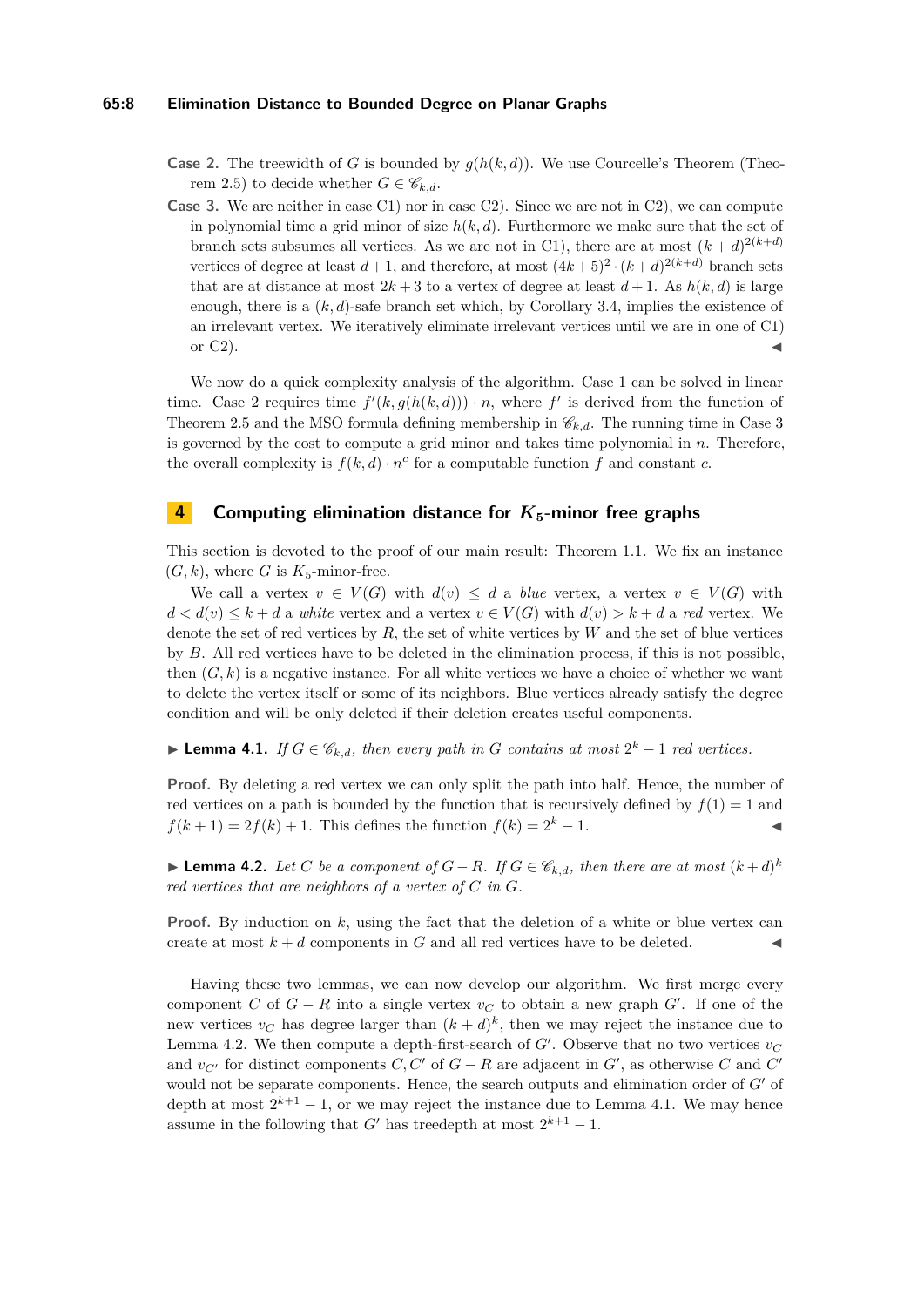We can therefore test whether *G'* belongs to  $\mathcal{C}_{k,d}$  via the evaluation of an MSO sentence. However, since this graph has been obtained by merging components of  $G - R$ , the deletion of a node  $v_C$  in G<sup> $\prime$ </sup> might require the deletion of the entire component C of  $G - R$ , which can have an arbitrary size. Fortunately, we do not have to delete the entire component but only to "separate" its red neighbors and to "fix" vertices of degree between  $d+1$  and  $d+k$ inside the component.

To do that, every non-red vertex  $v_C$  of G' will be associated with a type that describes the internal "connectivity pattern" of the  $G - R$  component C it corresponds to. This is possible thanks to Lemma [4.2,](#page-7-1) which will help to bound the number of possible *connectivity patterns* with the rest of the graph. Testing whether a  $G - R$  component satisfies some connectivity pattern will be performed via an algorithm that resembles the one that proves Theorem [3.1.](#page-4-2)

Let us now make this informal argumentation more concrete.

**Definition 4.3.** Let *k* and *d* be two integers, and let  $p := (k + d)^k$ . By a partition, we *mean a partition of the set*  $\{1, \ldots, p\}$ *.* 

*A partition*  $P = (A_i)_{i \leq \ell}$  refines *another partition*  $P' = (A'_i)_{i \leq \ell'}$  *if and only if for every*  $i \leq \ell$  *there is a*  $j \leq \ell'$  *such that*  $A_i \subseteq A'_j$ *.* 

*For a pair of integers*  $(j, j')$ , we write  $(j, j') \in P$  *if there is a set*  $A_i$  *that contains both j and j* 0 *. We refer to such a pair of integers as being* grouped *in P, as opposed to being* split *or* separated *in P. An integer j that is not grouped with any other integer is* isolated *in P.*

**Definition 4.4.** Let *k* and *d* be two integers, and let  $p := (k + d)^k$ . A  $(k, d)$ -sequence is a sequence  $(P_i, L_i, D_i)_{i \leq \ell}$  for  $\ell \leq k$ , where  $P_i$  and  $L_i$  are partitions of  $\{1, \ldots, p\}$  and  $D_i$  is a *subset of* {1*, . . . , p*}*.*

Note in particular that there are a bounded number of (*k, d*)-sequences. Let us write *H* for some component of  $G - R$ , which according to Lemma [4.2](#page-7-1) has at most  $p \coloneqq (k + d)^k$ red neighbors. We use *p* unary predicates  $C_1, \ldots, C_p$  to mark the vertices of *H* that are neighbors of a red vertex (the red vertices are not vertices of  $H$ ). A  $(k, d)$ -sequence for  $H$  will describe the elimination process from the point of view of  $H$ . The partition  $P_i$  will represent how the different unary predicates are linked inside of *H* at depth *i* of the elimination process. The partition  $L_i$  will represent how the unary predicates are connected outside of  $H$  and the subset  $D_i$  is the list of predicates that correspond to red vertices that have been deleted.

 $\blacktriangleright$  **Definition 4.5.** *Given integers*  $k, d, p \coloneqq (k+d)^k$ , and a graph *H* with maximum degree  $k+d$ with p unary predicates  $C_1, \ldots C_p$ , we say that H satisfies a  $(k, d)$ -sequence  $S = (P_i, L_i, D_i)_{i \leq \ell}$ , *for some*  $\ell \leq k$  *if there is an elimination order*  $\leq_o$  *to degree d of depth*  $\ell$  *for H that satisfies:* 

- *For every*  $1 < i \leq \ell$  *we have that*  $P_i$  *(resp.*  $L_i$ *) refines*  $P_{i-1}$  *(resp.*  $L_{i-1}$ *).*  $\mathcal{L}_{\mathcal{A}}$
- *For every*  $1 < i \leq \ell$  *we have*  $D_{i-1} \subseteq D_i$ *.*
- *For every*  $i \leq \ell$  *and every*  $j \in D_i$ *, j is isolated in*  $L_i$ *.*  $\sim$
- *If two vertices b, b' satisfy*  $b, b' \in C_j$  *for some*  $j \leq p$  *and*  $b, b'$  *are incomparable in*  $\leq_o$ *, then*  $\sim$ *either b* and *b*<sup> $\prime$ </sup> are  $\leq_o$ -maximal and  $\{w \mid w \leq_o b\} = \{w \mid w \leq_o b'\}$ , or there is no vertex *v and integer i such that*  $v \leq_o b$ ,  $v \nleq_o b'$ , and  $v$  *is at depth at most*  $i - 1$ *, where*  $j \notin D_i$ *.*
- *If two vertices*  $b, b'$  *satisfy*  $b \in C_{j_1}, b' \in C_{j_2}$  *for some*  $j_1, j_2 \leq p$  *and*  $b, b'$  *are incomparable in*  $\leq_o$ *, then either b and b' are*  $\leq_o$ *-maximal and*  $\{w : w \leq_o b\} = \{w : w \leq_o b'\}$ *, or there is no vertex v and integer i such that*  $v \leq_o b$ ,  $v \nleq_o b'$ , *v is at depth at most*  $i-1$  $and (j_1, j_2) \in L_i$ .
- *For every*  $i \leq \ell$ , two integers  $(j_1, j_2) \in P_i$  if and only if there is a path in H from a *vertex satisfying*  $C_{j_1}$  to a vertex satisfying  $C_{j_2}$  using only maximal vertices, and vertices *at* depth *at least i.*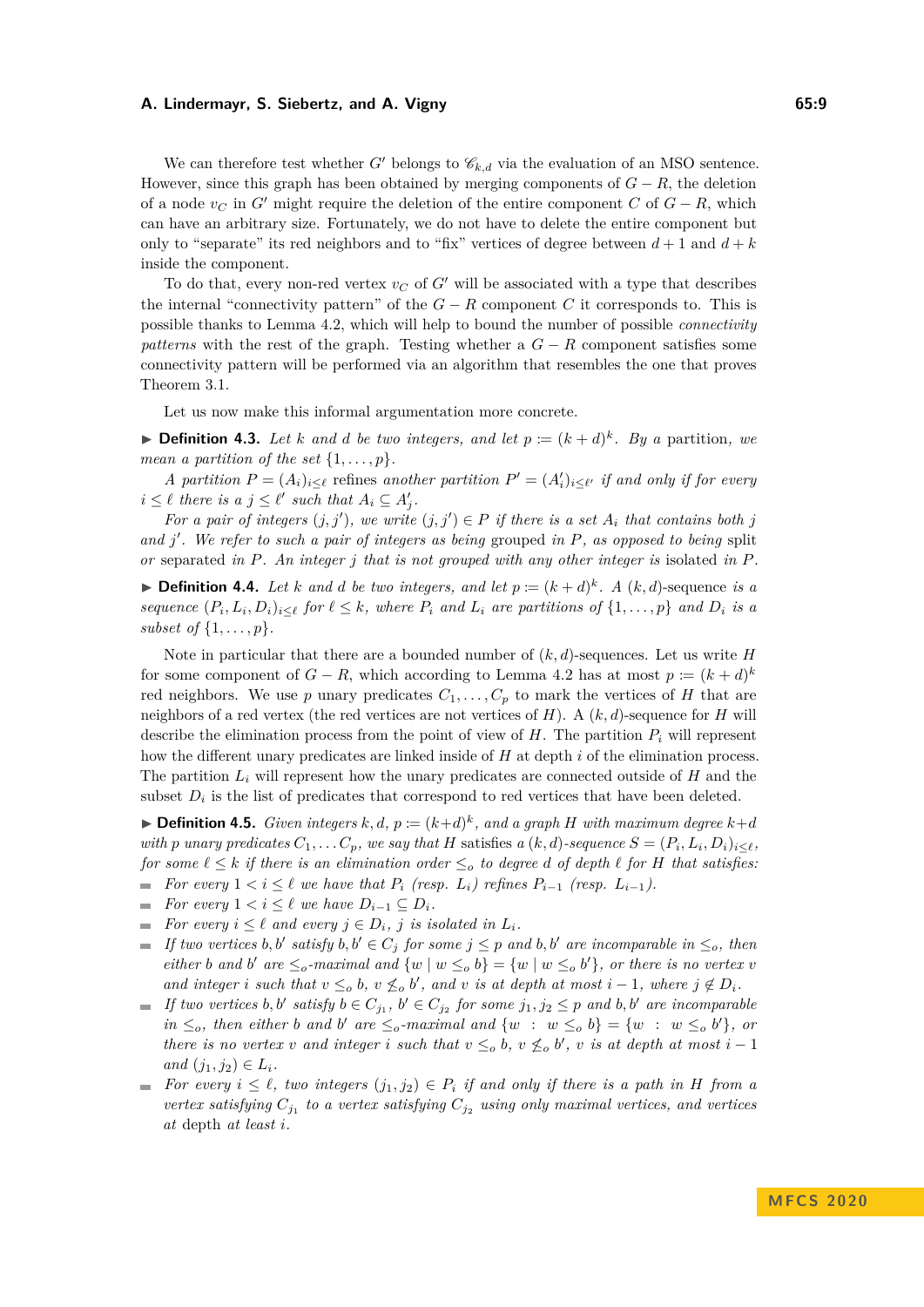#### **65:10 Elimination Distance to Bounded Degree on Planar Graphs**

**Example 4.6.** For example, fix  $d = 2$ ,  $k > 4$  and a component with only 3 unary predicates as depicted in Figure [2.](#page-9-0)

<span id="page-9-0"></span>

**Figure 2** Example of graph and elimination orders to degree 2.

Consider now the sequences:  
\n
$$
S_1 := \left( \{1, 2, 3\}; \{1, 2, 3\}; \emptyset \right); \left( \{\{1\}, \{2\}, \{3\}\}; \{1, 2, 3\}; \emptyset \right);
$$
\n
$$
\left( \{\{1\}, \{2\}, \{3\}\}; \{1, 2, 3\}; \emptyset \right); \left( \{\{1\}, \{2\}, \{3\}\}; \{1, 2, 3\}; \emptyset \right);
$$
\n
$$
S_2 := \left( \{1, 2, 3\}; \{1, 2, 3\}; \emptyset \right); \left( \{\{1\}, \{2\}, \{3\}\}; \{1, 2, 3\}; \emptyset \right); \left( \{\{1\}, \{2\}, \{3\}\}; \{1, 2, 3\}; \emptyset \right);
$$
\n
$$
S_3 := \left( \{1, 2, 3\}; \{1, 2, 3\}; \emptyset \right); \left( \{\{1\}, \{2\}, \{3\}\}; \{1, 2, 3\}; \emptyset \right); \left( \{\{1\}, \{2\}, \{3\}\}; \{\{1, 2\}, \{3\}\}; \{\{1, 2\}, \{3\}\}; \{\{1, 3\}\}; \{\{1, 2\}, \{3\}\}; \{\{1, 2\}, \{3\}\}; \{\{1, 2\}, \{3\}\}; \{\{1, 2\}, \{3\}\}; \{\{1, 2\}, \{3\}\}; \{\{1, 2\}, \{3\}\}; \{\{1, 2\}, \{3\}\}; \{\{1, 2\}, \{3\}\}; \{\{1, 2\}, \{3\}\}; \{\{1, 2\}, \{3\}\}; \{\{1, 2\}, \{3\}\}; \{\{1, 2\}, \{3\}\}; \{\{1, 2\}, \{3\}\}; \{\{1, 2\}, \{3\}\}; \{\{1, 2\}, \{3\}\}; \{\{1, 2\}, \{3\}\}; \{\{1, 2\}, \{3\}\}; \{\{1, 2\}, \{3\}\}; \{\{1, 2\}, \{3\}\}; \{\{1, 2\}, \{3\}\}; \{\{1, 2\}, \{3\}\}; \{\{1, 2\}, \{3\}\}; \{\{1,
$$

Consider the graph in Figure [2.](#page-9-0) Sequence  $S_1$  can be satisfied if at depth 2, we are left with no internal path between the different predicates  $(1, 2, 3$  are split in  $P_2$ ). This is achievable by removing *a* and then *b*. Also, the order has to be an elimination order to degree 2 of depth at most 4. It is achieved by also removing *c* and *d*. This corresponds to the order  $\leq_1$ , which witnesses that *H* satisfies sequence  $S_1$ .

Sequence  $S_2$  also asks for the deletion of all paths between the different predicates. However, we also need the order to be an elimination order to degree 2 of depth 3. So in one round something must be done to *c* and *d*. This is impossible because (2*,* 3) are still grouped in *L*<sub>3</sub>. For example, the order  $\leq_2$  is not a witness because there are vertices  $v \in C_2$ ,  $u \in C_3$ with  $c \leq_2 v$ ,  $c \nleq_2 u$ , while (2,3) are still grouped in  $L_3$ , and *c* is at depth 2, strictly less than 3.

The third sequence is satisfied by *H*, as witness by  $\leq_2$ . This time, (2, 3) are split in  $L_3$ .

 $\blacktriangleright$  **Lemma 4.7.** For all integers k, d and (k, d)-sequence S, there is an MSO formula  $\Phi_S$  that *expresses the fact that a graph H satisfies S.*

<span id="page-9-1"></span>We simply have to redefine the notion of connectivity according to the (*k, d*)-sequence *S*. Two vertices are considered adjacent at depth *i* if they share an edge, or if they are both in some unary predicate  $C_j$  for some *j* that is not in  $D_i$ , or if they are respectively in some  $C_j$ ,  $C_{j'}$  with  $j, j'$  grouped in  $L_i$ . With this modified notion of adjacency, which is expressible by MSO, also connectivity can easily be expressed by an MSO formula. The precise MSO formula can be found in the full version of the paper.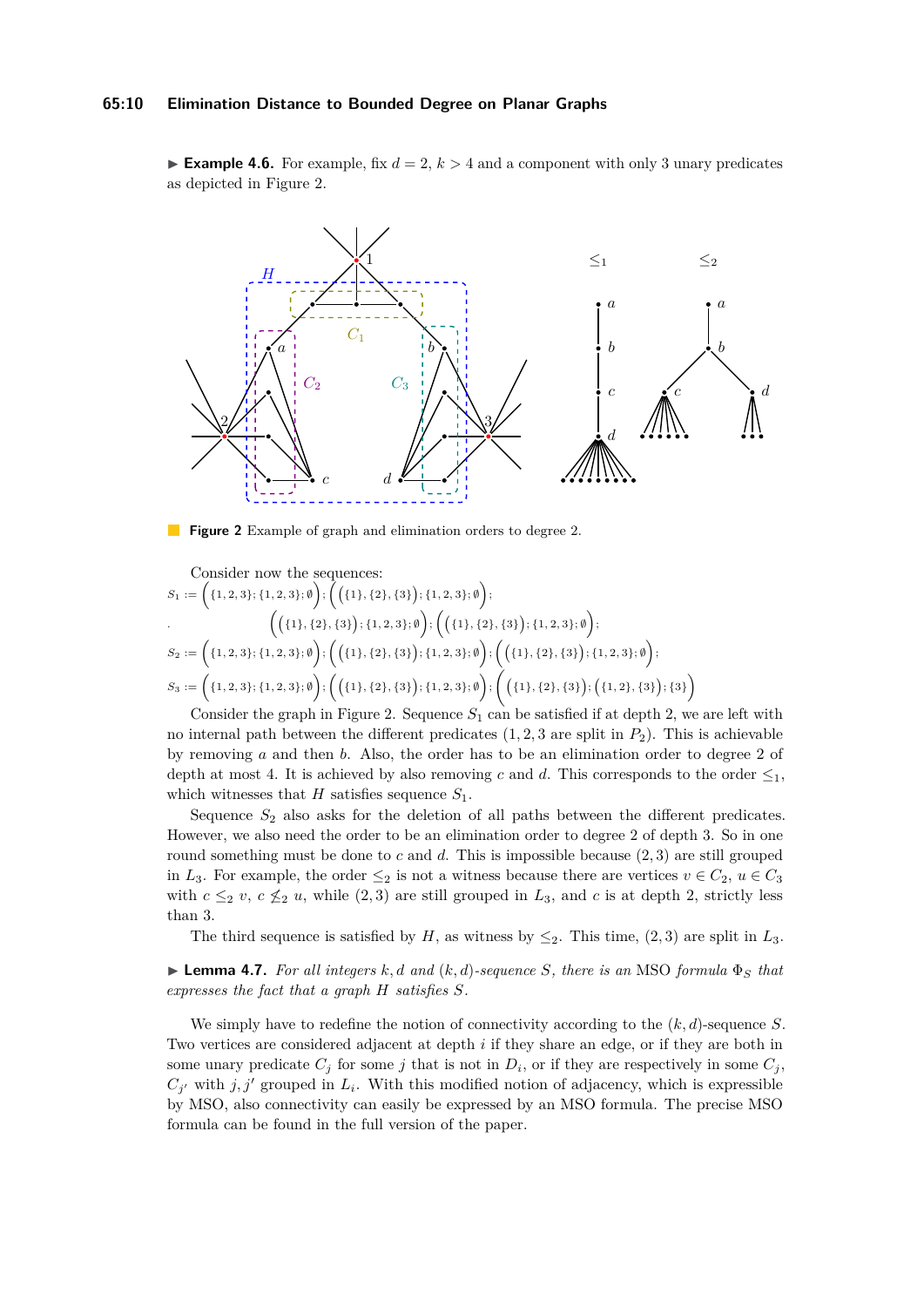$\blacktriangleright$  **Lemma 4.8.** *There is an algorithm that, given two integers k, d, a (k, d)-sequence S and a*  $K_5$ -minor-free *n*-vertex graph *H* of degree at most  $k + d$  with  $p := (k + d)^k$  many unary *predicates, tests whether H satisfies S in time*  $f(k, d) \cdot n^c$  *for some computable function f and constant c.*

The proof of this lemma technical, however, the mains ideas and techniques are already present in the proof of Theorem [3.1.](#page-4-2) The proof of the lemma can be found in the full version.

<span id="page-10-0"></span> $\blacktriangleright$  **Lemma 4.9.** Let *G* be a graph and let *G*<sup> $\prime$ </sup> be the graph obtained by merging all components *of G* − *R into single vertices, which are labeled by the set of* (*k, d*)*-sequences they satisfy. Then there exists an MSO-formula that is satisfied in*  $G'$  *if and only if*  $G \in \mathcal{C}_{k,d}$ *.* 

Note that we assume that *G'* as already been computed, including all of the labels. Note also that at this point we do not require  $G$  to be  $K_5$ -minor-free. To prove Lemma [4.9](#page-10-0) we again define an appropriate notion of connectivity, using for every non red vertex the different *P<sup>i</sup>* in the  $(k, d)$ -sequences that this component satisfies. We then end up with a formula that resembles the one witnessing that  $\mathscr{C}_{k,d}$  is MSO definable. Details and formulas are presented in the full version of the paper.

We are now ready to prove the main result.

**Proof of Theorem [1.1.](#page-1-0)** Given integers  $k, d$ , and a  $K_5$ -minor free graph *G*, we replace it with a graph  $G'$ , with unary predicates. More precisely, we define one unary predicate  $\tau_S$  per  $(k, d)$ -sequence *S*. Every component of  $G - R$  is replaced in  $G'$  by a unique node that satisfies the predicate  $\tau_S$  for every sequence *S* satisfied by this component.

By Lemma [4.8,](#page-9-1) we can test with an FPT algorithm whether a component satisfies a given sequence *S*. We can therefore compute  $G'$  with an FPT algorithm. By Lemma [4.1,](#page-7-2)  $G'$  has tree-depth at most  $2^{k+1} - 1$ . By Lemma [4.9,](#page-10-0) testing whether *G* is in  $\mathscr{C}_{k,d}$  can be tested with an MSO formula on  $G'$ , which is therefore computed by an FPT algorithm.

### **5 Conclusion**

Our proofs show that all difficulties for elimination distance to bounded degree arise already in bounded degree graphs. We were not able to solve these difficulties in general, but rely on the additional assumption that the input graphs exclude  $K_5$  as a minor. Hence the following problem remains open.

I **Open Problem 5.1.** *Is there an algorithm that, on input integers k, d,* ∆ *and an n-vertex graph graph G of maximum degree at most*  $\Delta$ , tests whether *G* belongs to  $\mathcal{C}_{k,d}$  in time  $f(k, d, \Delta) \cdot n^c$  for some computable function and constant  $c^c$ ?

We conjecture that if such algorithm exists, it will also be possible to test whether a graph *G* satisfies some (*k, d*)-sequence. Hence we would be able to remove assumption of excluding  $K_5$  as a minor from Lemma [4.8.](#page-9-1) If this can be done, then our proof of Theorem [1.1](#page-1-0) follows. This yields the following conjecture:

 $\triangleright$  **Conjecture 5.2.** *The membership problem of*  $\mathscr{C}_{k,d}$  *is* FPT *if and only if it is* FPT *when restricted to classes of graphs with bounded degree.*